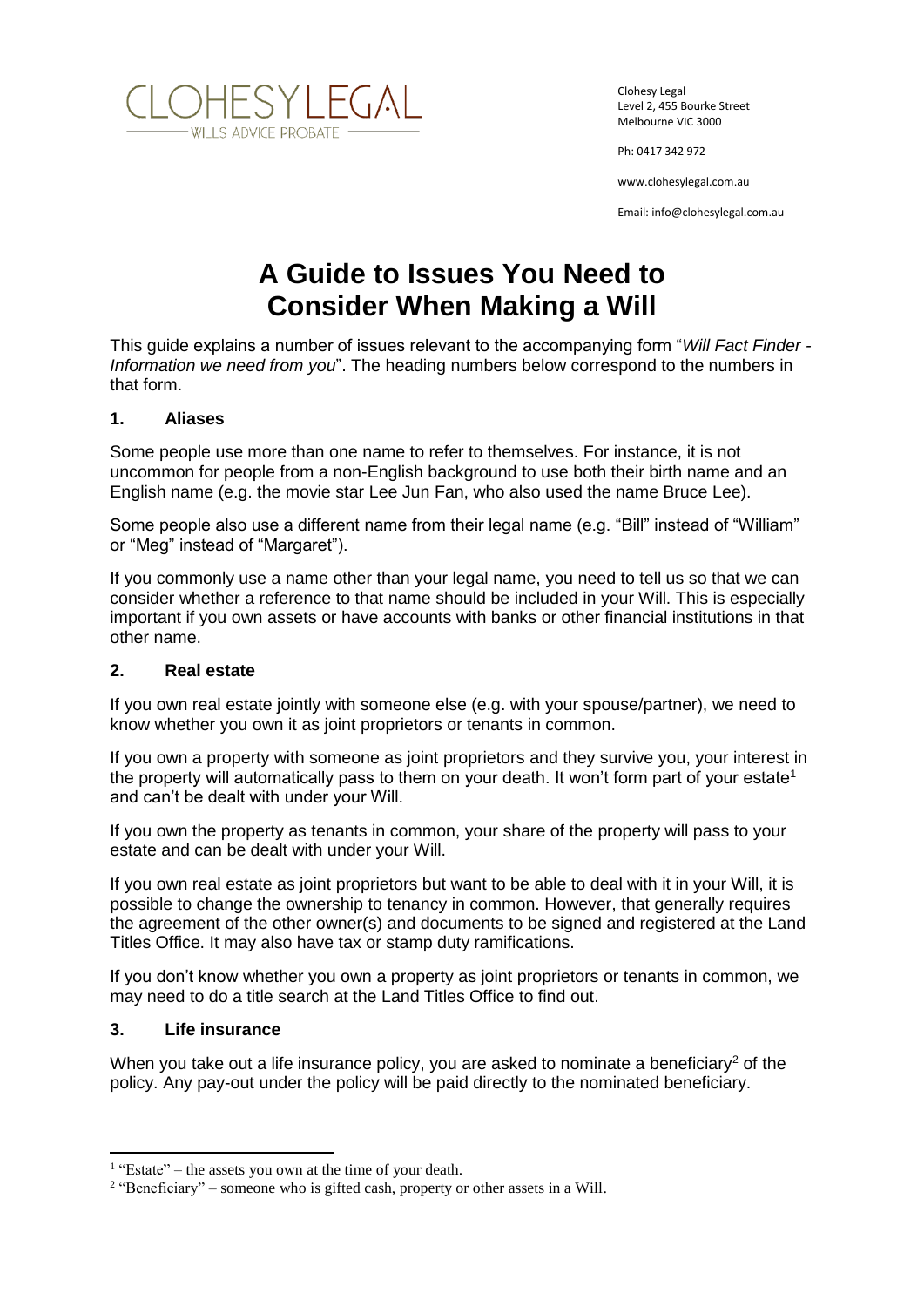If you have nominated yourself or your legal personal representative as the beneficiary, the pay-out on your policy will be made to your executor and will form part of your estate. If you have nominated someone else as the beneficiary, the pay-out will go straight to them and won't form part of your estate.

If you have nominated someone other than yourself or your estate as the beneficiary of your life insurance, that may need to be factored into how you deal with your estate in your Will.

## **4. Superannuation**

Many people wrongly assume that their superannuation will form part of their estate and be paid to the beneficiaries under their Will. In fact, this will only happen if your estate happens to be the recipient of your superannuation death benefit.

The legal position generally is that your superannuation fund can pay your death benefit to your spouse, any of your dependants or your estate, in its discretion.

Many (although not all) superannuation funds allow you to override this by making what is known as a Binding Death Benefit Nomination. As the name implies, this is a binding written nomination which directs your superannuation fund how to pay your death benefit.

You should consider whether you can and should give a Binding Death Benefit Nomination to your superannuation fund. You should also consider the taxation implications of how your death benefit is dealt with. Lump sum payments paid to dependants (as defined in income tax laws) will generally be tax free. Taxable components paid to non-dependants are subject to tax.

## **5. Interests in private companies, family trusts, private unit trusts or partnerships**

If you control assets via a company or trust, we will need to discuss with you how that control is to pass to your beneficiaries when you die.

In the case of a company, this will involve a consideration of who should get any shares you own in the company upon your death. It may also require an examination of any rights you may have under the constitution of the company to appoint directors.

In the case of a trust, this will require an examination of any rights you may have under the trust deed to appoint a replacement trustee or to wind up the trust and direct how its assets should be disposed of. If the trustee of the trust is a company, it will also involve a consideration of who should get any shares you own in that company.

### **6. Foreign assets**

If you own assets located in a foreign country, you may need to obtain legal advice from a lawyer in that country about whether a Will made in Australia will be recognised there and also whether there are any particular local law formalities that need to be followed (eg does it have to be signed or witnessed in a particular way, does it have to be notarised, does it have to be registered under local law etc).

### **7. Debts and other liabilities**

When you die, your executor becomes responsible for paying your debts and other liabilities from out of your estate. If there's not sufficient cash in your estate to do this, your executor may need to sell some of your other assets to raise the required funds.

For example, you might own a house in your own name that you want to leave to your spouse/partner. If you don't have enough other assets to pay your debts, your executor may have to sell the house to cover your debts and your spouse/partner will be left without a home.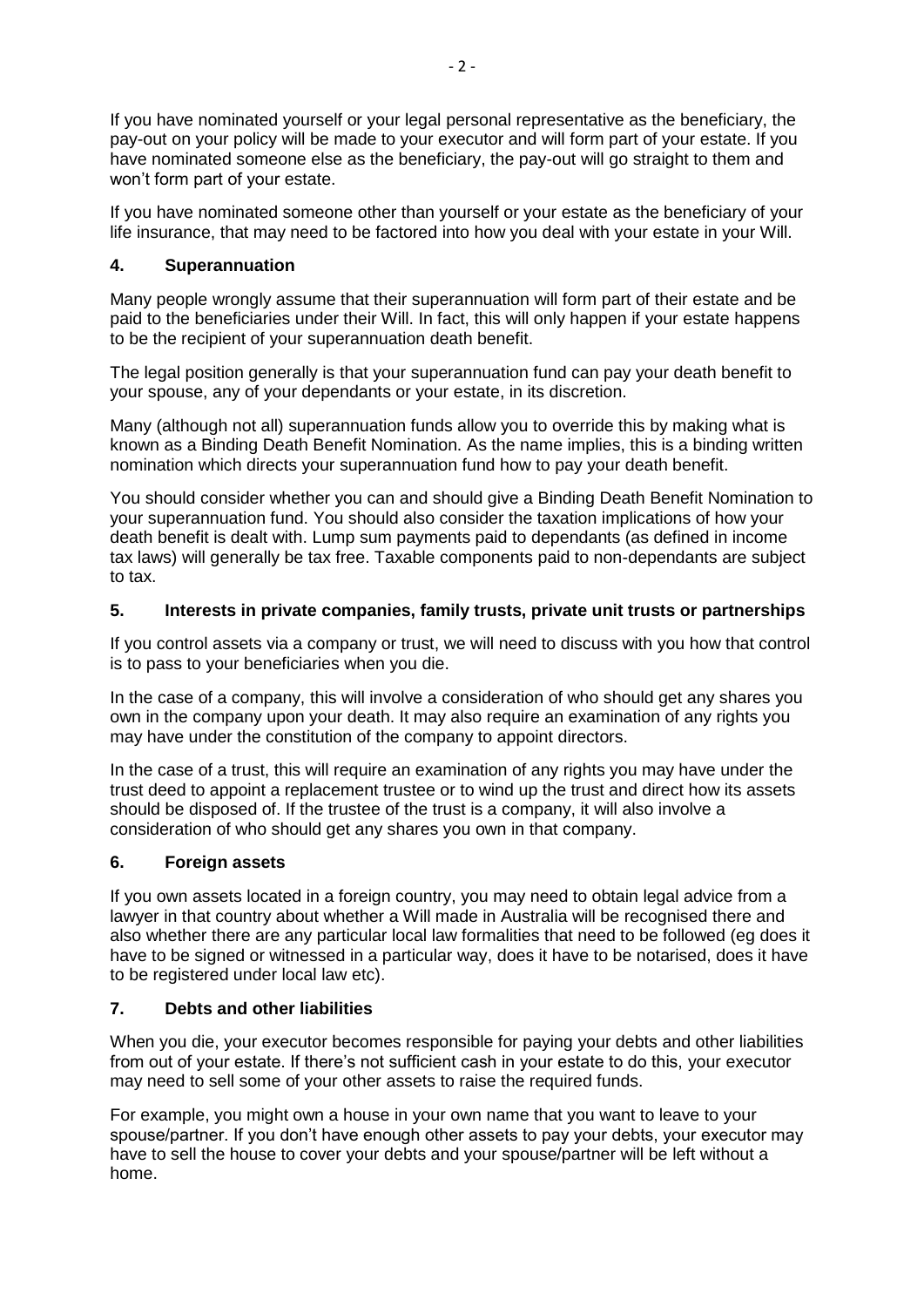Ideally, you should plan for paying out your liabilities on your death through life insurance and/or superannuation.

## **8. Specific gifts of cash, goods or other property**

You need to consider whether you want to make any specific gifts of money, goods or other property in your Will.

For example, many women like to leave their jewellery to their daughters or other female relatives so that it "stays in the family". Some people like to leave an amount of money to a favoured relative or friend or to their favourite charity. You may also have a coin, stamp or other collection or a special piece of furniture or artwork that you want to leave to a particular person.

You need to be careful that any cash gifts you make in your Will are not so large that they unduly eat into the size of the gift you want to leave for your main beneficiaries (see 9 below). Your main beneficiaries will receive whatever is left over after your debts are paid and any specific gifts in your Will are made. The larger the cash gifts you make, the less your main beneficiaries will receive.

To the extent you can, you should also try to plan your affairs so that your estate will have sufficient cash or other liquid assets to cover any cash gifts you make. If it doesn't, your executor may have to sell some of your non-liquid assets to raise the money to make the gifts. This could mean that assets you might otherwise want to go to your main beneficiaries have to be sold. Depending on the assets in question, the sale could also trigger tax liabilities.

Non-cash gifts to charities can trigger capital gains tax liabilities. You should seek specific advice from your accountant or tax adviser about the tax consequences involved before including in your Will a non-cash gift to a charity.

### **9. Main beneficiaries**

 $\overline{a}$ 

Someone who is married or in a committed domestic relationship will typically leave the residue**<sup>3</sup>** of their estate to their spouse/partner.

If they have children and their spouse/partner pre-deceases them, then they will usually provide in their Will that their estate is to go to those children in equal shares. They will also provide that if any of their children dies leaving children of his or her own (ie the Will maker's grandchildren), the gift the deceased child would have received if he/she had survived is to go to those grandchildren.

If you want to do something different to that, we will need to discuss with you the potential for your spouse/partner or children to bring a claim against your estate under family provision laws (sometimes also called "testator family maintenance laws"). These are State and Territory laws that enable certain categories of persons who are dissatisfied with their entitlement under a Will to apply to the court for further provision out of an estate. The court can make such an order if the court decides that the Will does not make adequate provision for that person's needs. The categories of persons entitled to make a claim vary in each of the Australian States and Territories, but generally include a spouse, de facto partner, same sex partner, former spouse, child and certain other past or present dependants.

<sup>&</sup>lt;sup>3</sup> "Residue" – the balance of your estate remaining after your debts and funeral and testamentary expenses have been paid and all specific gifts of money and property have been distributed. This may include gifts that have failed because a beneficiary has died before the gift to them has vested.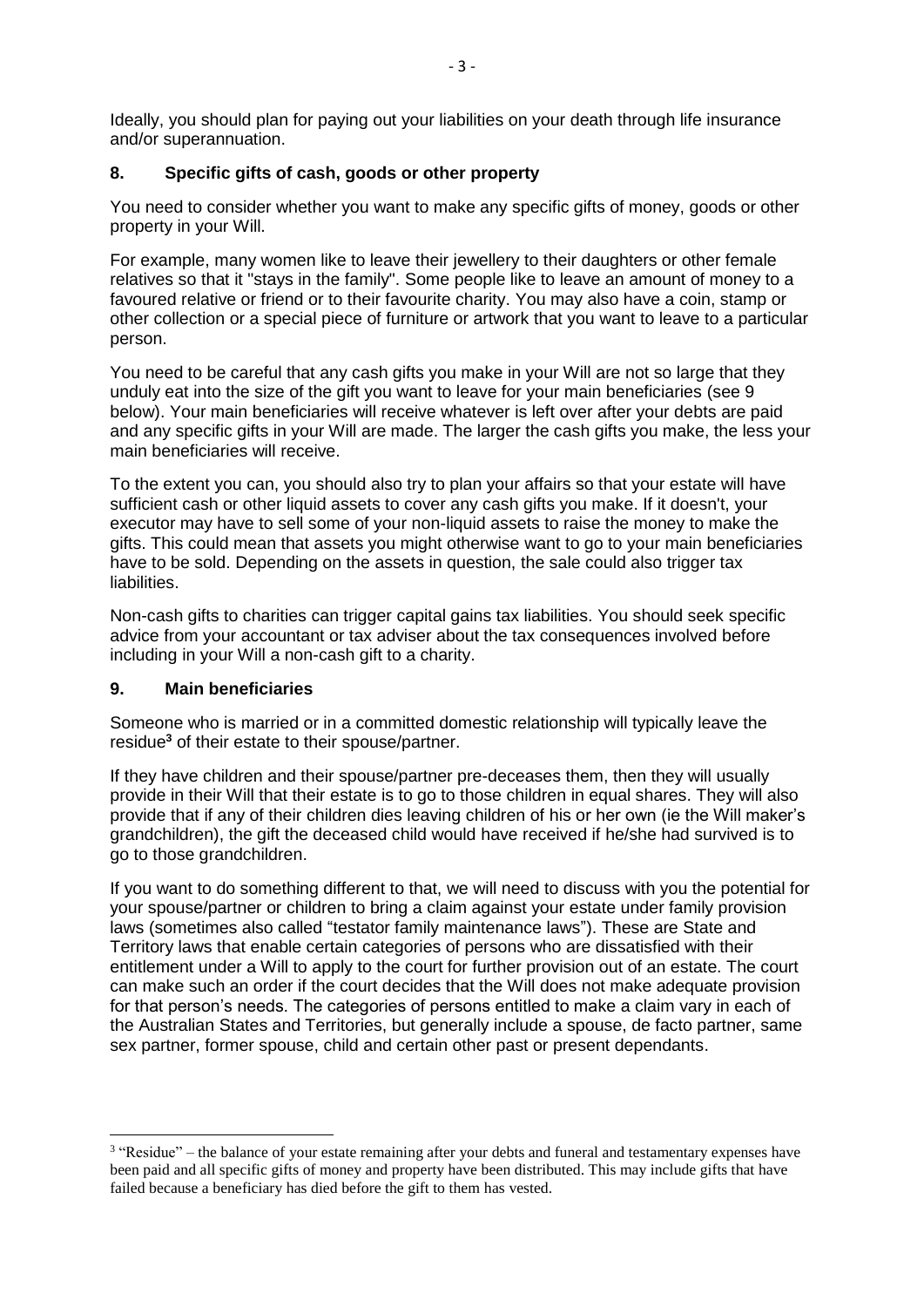### **10. Back-up beneficiaries**

You need to consider what is to happen to your estate in case the gifts to your main beneficiaries don't take effect. This might happen, for example, if your main beneficiaries die before or at the same time as you do (say, in a common accident) or, in the case of minors, if they die before reaching the age of 18 years or any higher "vesting age" you specify in your Will (see below).

If you have 2 or more grown up children who live away from home, the likelihood of this happening may be fairly remote and therefore you may not need to nominate back-up beneficiaries.

However, if you don't have children, you only have one child, or your children still live at home with you, then you really should consider nominating back-up beneficiaries.

Most people will nominate as their back-up beneficiaries their closest living relatives apart from their spouse/partner or children. In the case of a younger person, this might be their parents. For someone older, it might be their brothers and sisters or nephews and nieces.

Someone who doesn't have close living relatives might instead nominate friends or charities to be their back-up beneficiaries.

### **11. Executor**

The [executor](javascript:Glossary(151)) of a Will is responsible for carrying out the instructions it contains.

#### *Who to appoint*

Your executor should be someone you trust and, preferably, someone who is familiar with your affairs. For that reason, most people appoint a close relative or friend to be their executor. If you do this, you really should talk to the person first before appointing them to make sure that they're happy to take on the role.

Couples will often appoint their spouse/partner as their first choice and, if they have one, an adult child or another close relative as a back-up executor.

You can, if you wish, appoint a trusted adviser (eg your lawyer or accountant), the Public Trustee or an authorised trustee company to be your executor. "Professional executors" will usually only act if they can charge their normal fees. Often, those fees will be related to the size of your estate and can be significant.

In working out who to appoint, you should think about the gifts you are going to make in your Will. For example, if you have appointed back-up beneficiaries to cover the contingency of your main beneficiaries dying before or at the same time as you, then you will want to appoint someone who is not a main beneficiary to be one of your executors or otherwise there will be no-one to administer the gifts to the back-up beneficiaries if they have to be made.

#### *How many to appoint*

Unless you are appointing the Public Trustee or an authorised trustee company, you should appoint at least 2 executors, in case one of them dies before you or is otherwise unable or unwilling to act. This is especially important if an executor is substantially older than you (say a parent or parent-in-law) since, in the natural order of things, they are likely to die before you.

You can appoint 2 or more executors to act jointly, or one after the other (ie a first choice, and then a back-up in case your first choice can't or won't act).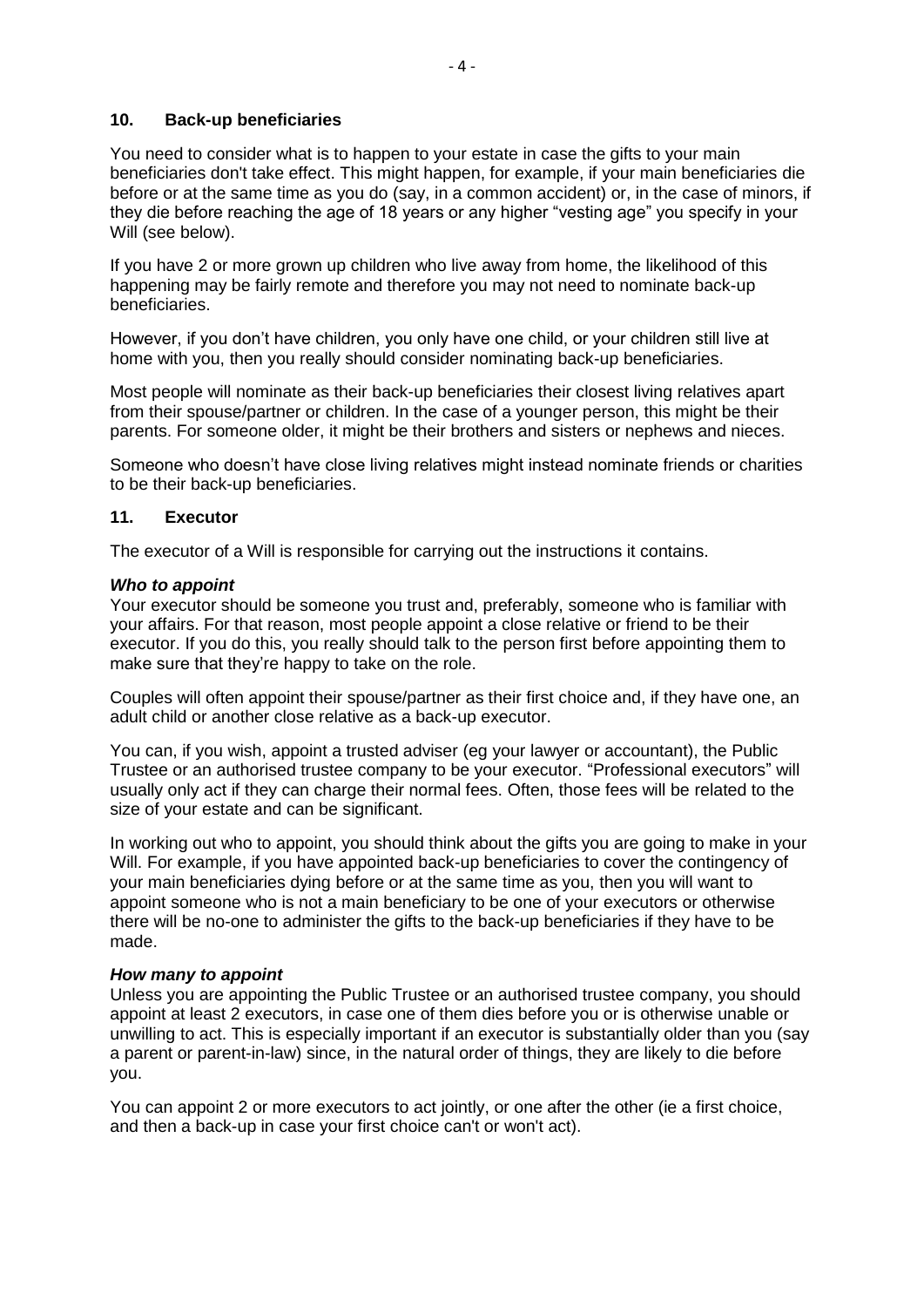## *Joint appointments*

If you make a joint appointment, your executors will have to act by unanimous agreement, which can be inconvenient or cause delays in the administration of your estate. It can also lead to problems if they don't get along. You should only appoint joint executors if you are confident that they will be able to work together to administer your estate.

If you wish to appoint executors to act jointly, we recommend that you preferably appoint only 2, or at most 3, joint executors. Having any more than 3 joint executors will just make it too hard for them to administer your estate.

# **12. Guardian**

If you have a child or children under 18 years of age, it is important that you appoint someone to be their guardian.

If you die while a child of yours is still under 18 and you haven't appointed a guardian and their other parent is no longer alive or able to look after them, a court or tribunal will have to determine who should look after them. It may appoint someone that you wouldn't necessarily have chosen for the role.

It's possible to appoint two or more people to act together as the guardian of your children but you should think carefully before doing so, especially if you're considering appointing a married couple or domestic partners as joint guardians. If their relationship breaks down, your children could end up under the joint care of two people no longer living together and perhaps no longer even speaking to each other. If you want your children to live with and be raised by a married couple or domestic partners after your death, it is usually better to choose one of them (the one with whom you have the closest affinity and with whom you would want your children to live if that couple broke up) to be their guardian.

# **13. Funeral and medical wishes**

You can, if you wish, include a statement of wishes in your Will about your burial or funeral arrangements.

For example you may wish to express a preference to be buried and to specify the cemetery where your body is to be laid to rest, or to be cremated and to specify what is to be done with your ashes.

Other common examples of funeral wishes include:

- I want a small funeral with only family and close friends invited.
- It is my wish that people not bring or send flowers to my funeral but instead donate their money to a nominated charity.
- I would like to be buried in a simple coffin.
- I want my funeral service conducted in accordance with a nominated faith.
- I want a non-religious funeral service.
- I would like an appropriate headstone placed on my grave and the cost of that paid from out of my estate.

As your executor is the only person with the right to make these decisions, you should satisfy yourself that your executor will carry out your wishes.

You can also, if you wish, include a statement of wishes in your Will about medical matters. For example: